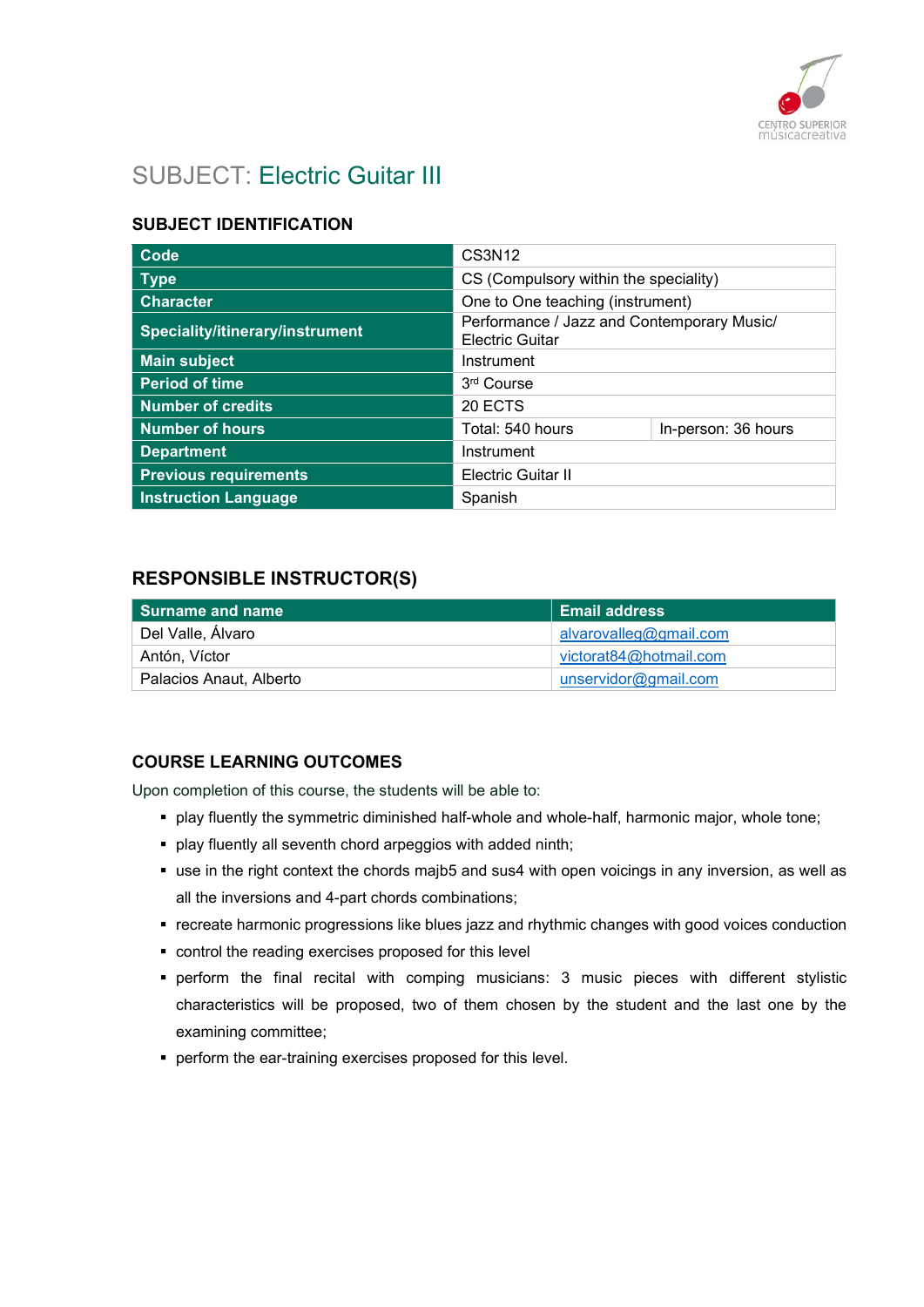

# COURSE CONTENT

| <b>Thematic block</b>                           | <b>Themes/ repertoire</b>                                                                                                                                                     |
|-------------------------------------------------|-------------------------------------------------------------------------------------------------------------------------------------------------------------------------------|
| I. Scales                                       | Theme 1. Symmetric diminished half-whole and whole-half, harmonic<br>major, whole tone. All the harmonic and melodic minor modes                                              |
|                                                 | Theme 2. Intervallic exercises in the scaled studied in the course                                                                                                            |
| II. Chords                                      | Theme 1. Four-part chords: maj7, min7, min6, D7, M7b5, 7sus4, °7 in<br>spread voicings                                                                                        |
| III. Arpeggios                                  | Theme 3. maj7(9), m7(9), m7b5(nat9), <sup>o</sup> 7maj7, 7(9), 7(9)sus4, m6/9,<br>maj7(#9), m7(9), m7b5(nat9), 7(b9), 7(#9), 7(#11), 7(b13), 7(13),<br>7sus4(b9), min(maj7/9) |
|                                                 | Theme1. Jazz Blues, rhythm changes with the most common harmonic<br>substitutions and appropriate voice conduction.                                                           |
| <b>IV. Basic harmonic</b><br>progressions       | Theme 2. Coltrane changes (Countdown, Giant Steps, 26-2)                                                                                                                      |
|                                                 | Theme 3. Study of de standard and/or progressions in other music<br>styles using odd meters                                                                                   |
|                                                 | Theme 1. Performance of technical studies: melodic resources,<br>comping.                                                                                                     |
| V. Repertoire performance                       | Theme 2: Performance of standards, melodies bebop, rock, pop and<br>other genres                                                                                              |
|                                                 | Theme 3: Performance of melodies/solos transcriptions                                                                                                                         |
|                                                 | Theme 4: Preparation of the final recital                                                                                                                                     |
|                                                 | Theme 1. Melodic improvisation. Resources to alter dominants.                                                                                                                 |
|                                                 | Theme 2: Turnarounds, substitutions and quality changes                                                                                                                       |
| VI. Melodic resources,<br>improvisation         | Theme 3: 4-part chords (I): study, development and application                                                                                                                |
|                                                 | Theme 4: Rhythm changes, Coltrane changes                                                                                                                                     |
|                                                 | Theme 5: chromatism techniques                                                                                                                                                |
| <b>VII. Reading</b>                             | Theme 1. Sight-reading practice: melodic, harmonic and rhythmic                                                                                                               |
|                                                 | Theme 1: Link between scale and chord, playing and singing                                                                                                                    |
| VIII. Ear training applied to<br>the instrument | Theme 2: Transcriptions                                                                                                                                                       |
|                                                 | Theme 3: Intervallic memorization of harmonic progressions                                                                                                                    |
|                                                 | Theme 1: Open chords                                                                                                                                                          |
| IX. Chord Melody                                | Theme 2: Re-harmonization                                                                                                                                                     |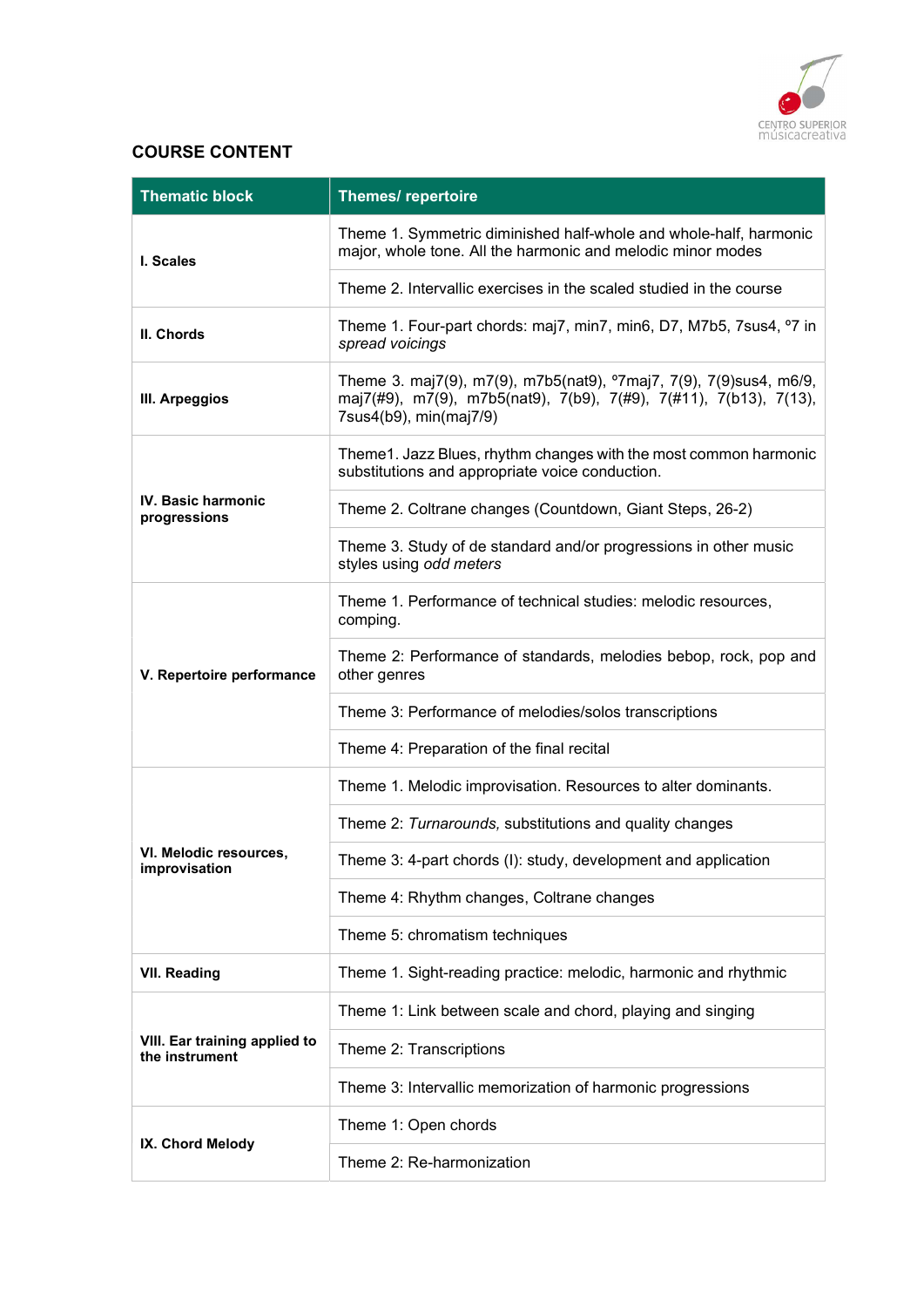

|              | Theme 3: Counterpoint      |
|--------------|----------------------------|
|              | Theme 1: Articulation      |
|              | Theme 2: Sound.            |
| X. Concepts. | Theme 3: Metric modulation |
|              | Theme 4. Styles            |

### STUDENT´S STUDY HOURS PLANNING

| <b>Activity type</b>                                           | Total hours      |
|----------------------------------------------------------------|------------------|
| <b>Theoretic activities</b>                                    | 5 hours          |
| <b>Practice activities</b>                                     | 25 hours         |
| Other training mandatory activities (seminars, workshops etc.) | 4 hours          |
| <b>Test taking</b>                                             | 2 hours          |
| <b>Student self-study hours</b>                                | 484 hours        |
| <b>Practice preparation</b>                                    | 20 hours         |
| Total of student working hours                                 | 36+504=540 hours |

### **METHODOLOGY**

| <b>Theoretical activities</b>                                                | Theoretical/conceptual explanations and analysis of different<br>examples coming from all the most relevant music styles.                                                            |
|------------------------------------------------------------------------------|--------------------------------------------------------------------------------------------------------------------------------------------------------------------------------------|
| <b>Practical activities</b>                                                  | Practical application of what has been studied in class through<br>transcriptions, group intonation, performance with instrument,<br>sight-reading, rhythms and melodies composition |
| <b>Other training mandatory</b><br>activities (workshops,<br>seminars, etc.) | Thematic sessions with visiting professors                                                                                                                                           |

# CALIFICATION CRITERIA AND TOOLS

| <b>Theoretical activities</b> | Participation: The students must actively participate in class,<br>proving interest and/or understanding of the content covered.<br>Continuous evaluation: The students must fulfil the requested<br>assignments during the whole academic course, proving research<br>ability and practice synthesis skills concerning theoretical concepts<br>in performance. |
|-------------------------------|-----------------------------------------------------------------------------------------------------------------------------------------------------------------------------------------------------------------------------------------------------------------------------------------------------------------------------------------------------------------|
| <b>Practical activities</b>   | Participation: The students must actively participate in class,<br>proving interest and/or understanding of the content covered.<br>Continuous evaluation: The students must fulfil the requested<br>practical assignments during the whole academic course based on                                                                                            |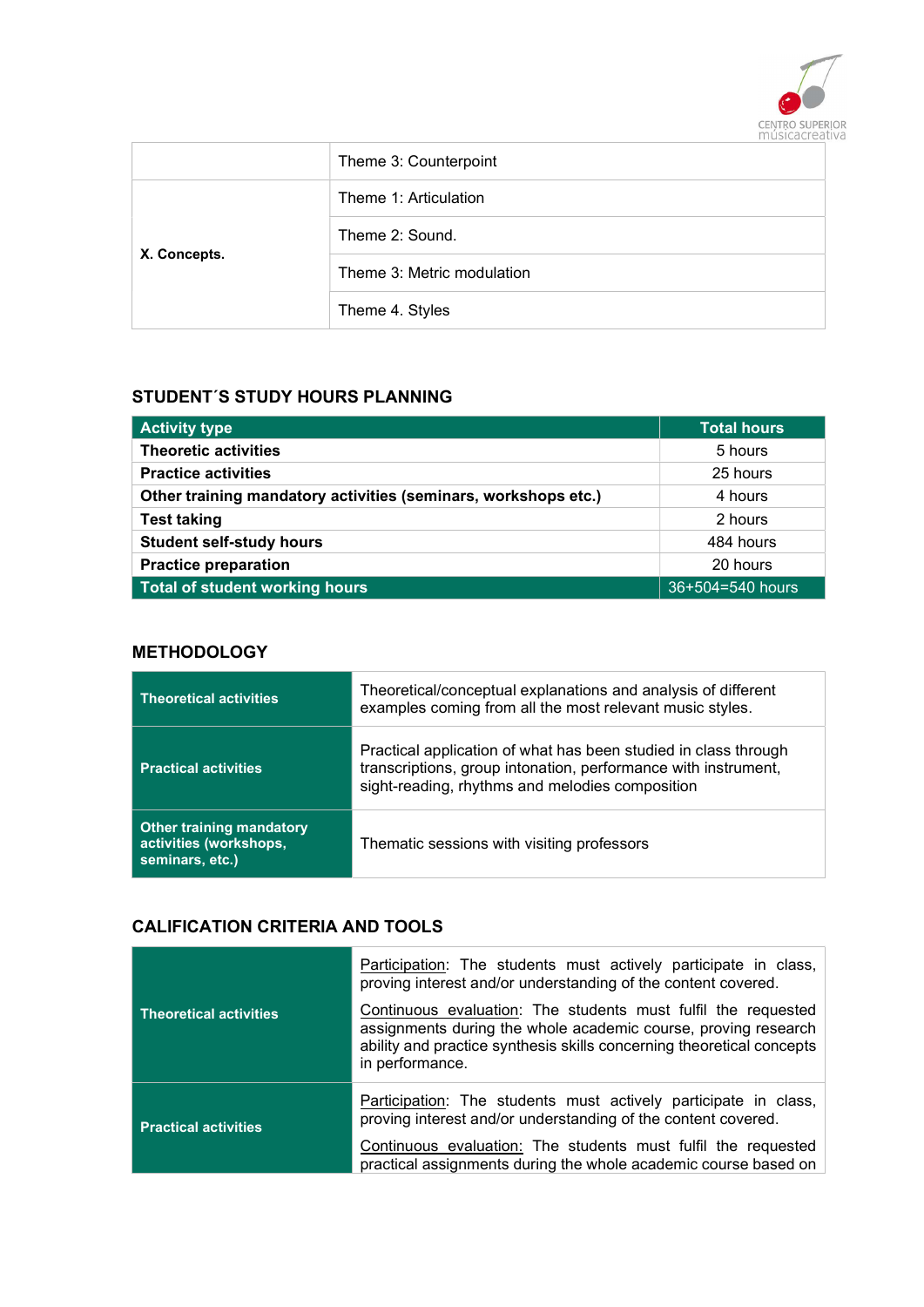

|                                                                                 | to team-work dynamics and also prove writing and oral skills,<br>beside performing skills.                                                                                                                                      |
|---------------------------------------------------------------------------------|---------------------------------------------------------------------------------------------------------------------------------------------------------------------------------------------------------------------------------|
|                                                                                 | Performance exams: The students must take at least two exams<br>during the academic course to show the practical skills acquired<br>and the practical assimilation of the course contents, following the<br>tests instructions. |
| <b>Other educational mandatory</b><br>activities (workshops,<br>seminars, etc.) | <b>Participation:</b> The students must actively participate in the different<br>relevant events as considered by the instructor or by the<br>coordinators.                                                                     |

### EVALUATION CRITERIA

| <b>Theoretical activities</b>                                                | To apply to the performance in a reasoned way, a conceptual/<br>theoretical framework and analyse consequently examples of the<br>most relevant music styles and the personal performing techniques                                            |
|------------------------------------------------------------------------------|------------------------------------------------------------------------------------------------------------------------------------------------------------------------------------------------------------------------------------------------|
| <b>Practical activities</b>                                                  | To prove technical and performing skills through performing tests,<br>technical, reading at first sight and improvisation exercises that will<br>allow the identification of problematics and the improvement and<br>development of new tools. |
| <b>Other mandatory training</b><br>activities (workshops, seminars,<br>etc.) | To attend and participate in the relevant Events for their education<br>(Meet the artists sessions, invited professors sessions, concerts<br>and rehearsals)                                                                                   |

# GRADE DETERMINATION SYSTEM Grade determination system in continuous assessment

|                       | Grade percentage |
|-----------------------|------------------|
| Continuous assessment | 20%              |
| Mid-term exam         | 30%              |
| Final exam            | 50%              |
| Total                 | 100%             |

# Grade determination system in cases of loss of continuous assessment right

|            | Grade percentage |
|------------|------------------|
| Final exam | 80%              |
| Total      | 80%              |

# Grade determination system for the extraordinary assessment call

|             | <b>Grade percentage</b> |
|-------------|-------------------------|
| Retake exam | 100%                    |
| Total       | 100%                    |

## Grade determination system for students with disabilities

In principle, the grade determination system for students with disabilities will be carried out following the criteria set for the rest of the students, ensuring equal opportunities and conditions for all the students.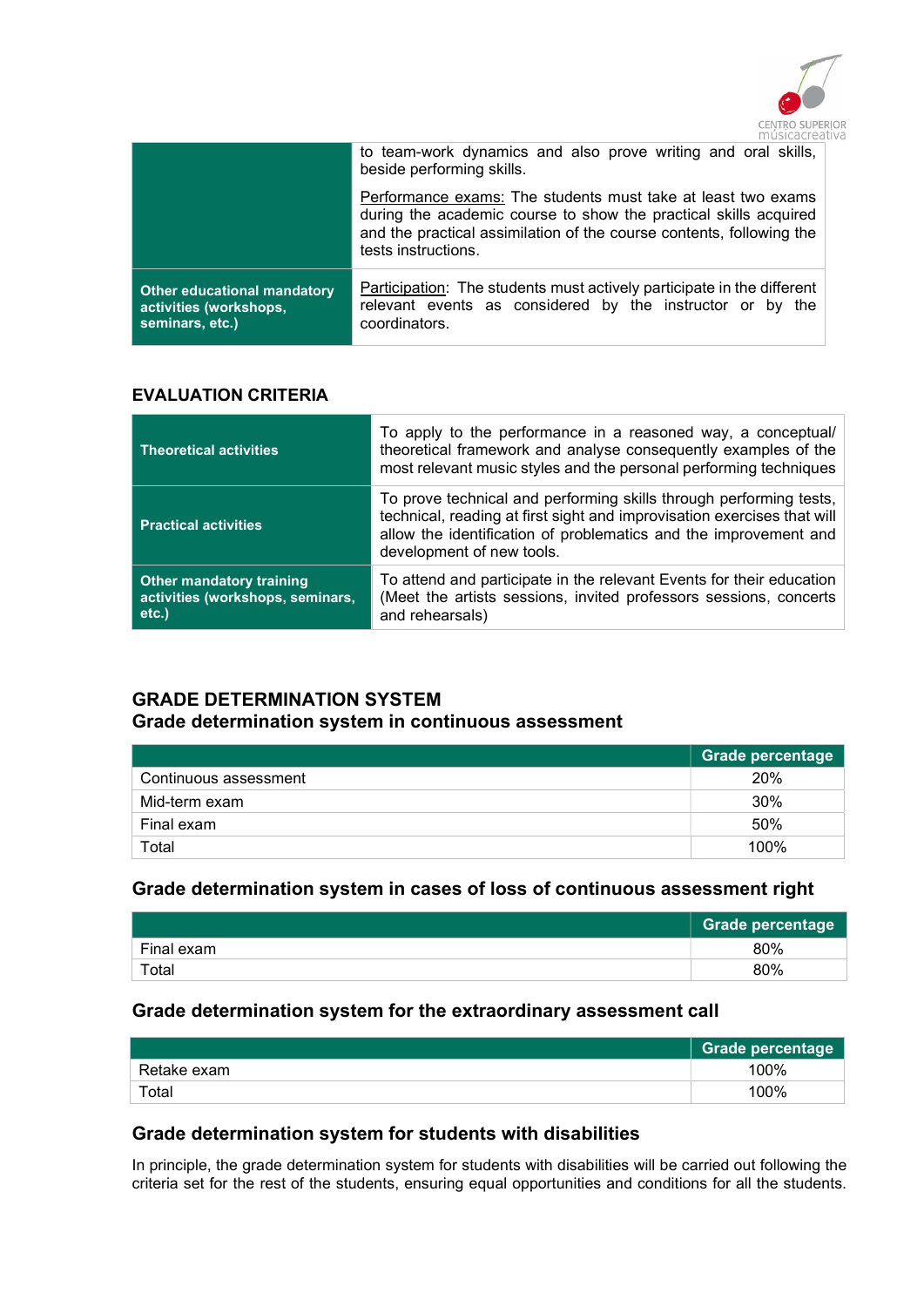

However, if necessary, the instructor in charge will consider the type of disability of the concerned student. Should the situation apply, the assessment conditions will be adapted in accordance to the limitations of the corresponding disability.

These considerations will be established once the concerned student enrols in the corresponding courses. For the official records, the student and/or the student representative will be requested to present the corresponding disability report for the official accreditation.

|                       | Grade percentage |
|-----------------------|------------------|
| Continuous evaluation | 20%              |
| Mid-term exam         | 30%              |
| Final exam            | 50%              |
| Total                 | 100%             |

# RESOURCES AND BIBLIOGRAPHY

# Campus online https://musicacreativa.classlife.education/

### Bibliography

| Title       | A modern method for Guitar |  |
|-------------|----------------------------|--|
| l Author    | William Leavitt            |  |
| l Publisher | <b>Berklee Series</b>      |  |

| Title     | Armonía para guitarra actual |  |
|-----------|------------------------------|--|
| Author    | Joaquín Chacón               |  |
| Publisher | Linterna Sorda Ediciones     |  |
|           |                              |  |

| Title       | Joe Pass on Guitar       |  |
|-------------|--------------------------|--|
| l Author    | Joe Pass                 |  |
| l Publisher | Warner Bros Publications |  |

#### Complementary bibliography

| <b>Title</b>     | Inside improvisation Vol3. "Jazz Lines"  |  |
|------------------|------------------------------------------|--|
| <b>Author</b>    | Jerry Bergonzi                           |  |
| <b>Publisher</b> | <b>Advance Music</b>                     |  |
|                  |                                          |  |
| <b>Title</b>     | Inside improvisation Vol2. "Pentatonics" |  |
| <b>Author</b>    | Jerry Bergonzi                           |  |
| <b>Publisher</b> | <b>Advance Music</b>                     |  |
|                  |                                          |  |
| <b>Title</b>     | Ted Greene arrangements                  |  |
| <b>Author</b>    | <b>Ted Greene</b>                        |  |
| <b>Publisher</b> | ۰                                        |  |

#### Webpages of interest

| Address | www.iazzstandards.com |
|---------|-----------------------|
|         |                       |